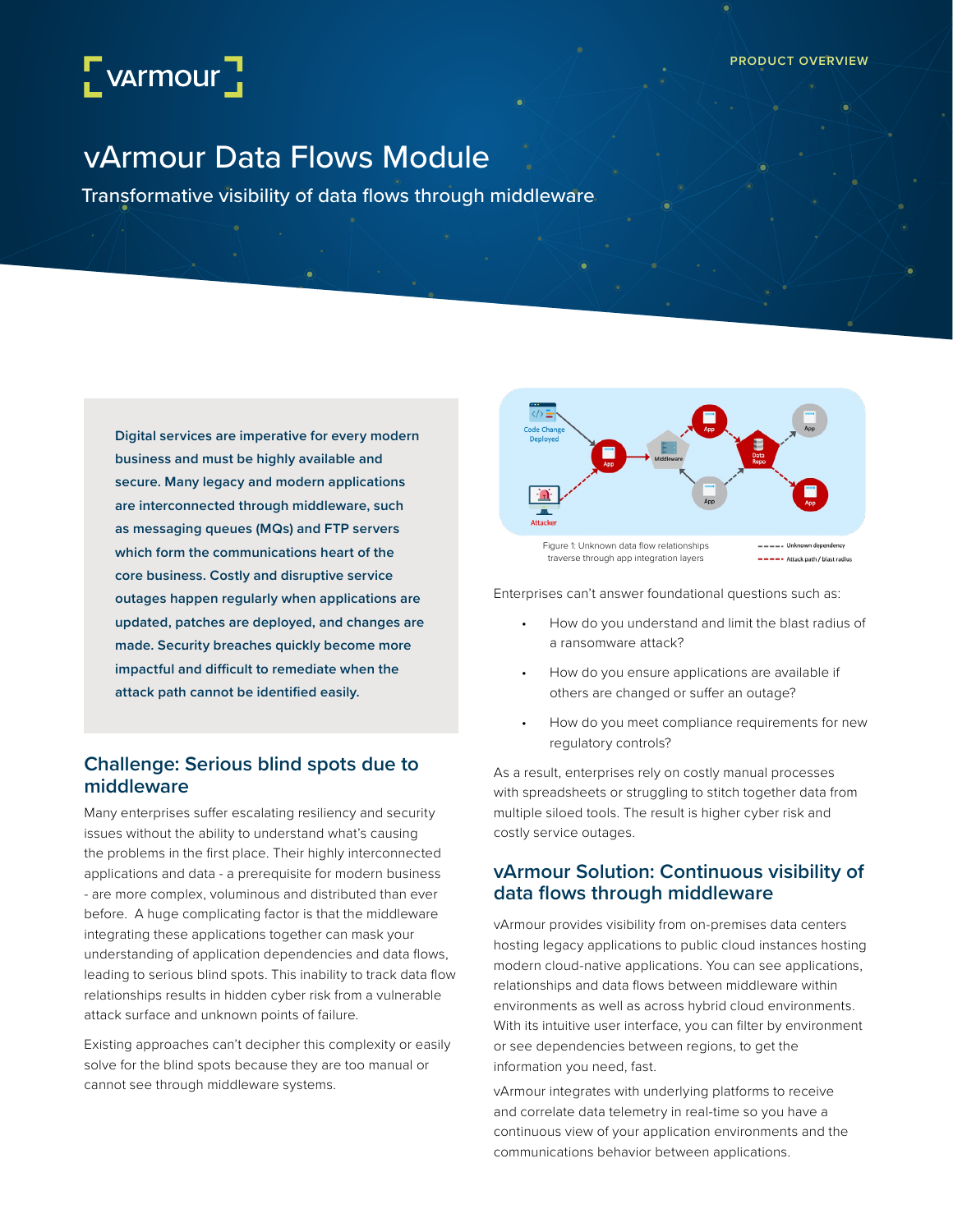

Figure 2: Enrich your understanding of complex ----- Attack path / blast radius relationships through middleware in every environment

### **Reveal and visualize multi-hop dependencies and data flows through middleware**

With the new Data Flows module, vArmour can uncover the hidden multi-hop dependencies and data that flows to and through middleware that increase the blast radius for enterprises across their critical applications when cyber attacks and outages happen.

vArmour helps enterprises to discover and observe the complex application relationships and data that flows through middleware in every environment. Enterprises gain a multi-dimensional view and better understanding of these dependencies. Data Flows can also uncover which applications are producers of data (what is published) to middleware and which applications are consumers of data (what is subscribed).

#### **Implement new security controls**

Because of this new understanding of the dependencies and data flows across their IT infrastructure, organizations can limit the extent of any potential damage by implementing security controls to reduce the incident blast radius and by simulating resilience impacts during change management.

#### **Improve compliance reporting**

Since regulators have recently recognized the importance of data flow visibility for risk management through new advisory controls, most notably in NIST and SWIFT mandates, enterprises can now meet these new compliance mandates without the costly, time-consuming and manual approaches.

# **Data Flows Module Product Features**

#### **Cyber Asset and Workload Discovery**

- Continuously discover and visualize all assets and workloads from existing infrastructure data with a centralized ML-based relationship mapping engine
- Leverage IT and business metadata to correlate into intuitive business centric enterprise side view of applications and their relationships

#### **Continuously Discover Data Flow Relationships**

- Visualize data flows and understand dependencies through middleware like IBM MQ
- Enrich understanding of complex end-to-end relationships in every environment
- Understand multi-hop dependencies to limit the blast radius of ransomware
- Align recovery objectives of apps through middleware to improve resiliency
- Document data flows to comply with new regulatory controls

#### **Single Relationship-Based View**

- Present a single application-centric and relationship-based view across enterprise IT
- Intuitive user interface for understanding risk, attack surface, and blast radius with enterprise-, environment-, and app-level views
- Drill down into applications to see observed, attempted, and synthetic relationships and baseline behavior in real-time and over time
- Continuously updated relationship graph for discovering, observing, and controlling every application, workload, user access, and data relationship in your environment. Visualize by region, known CVEs, traffic and connections.

#### **API-Based Integrations**

- Integrate easily via APIs (and no agents) with common sources of business, IT, & security data networking, cloud, identity, middleware, and ITSM platforms
- Continuously ingest telemetry data across a broad set of platforms in existing IT infrastructure, from onpremises systems to public cloud domains
- Leverage a standard API connector framework to extend support for new and diverse platforms

#### **Fast Intuitive Search Results**

- Query stored data in the relationship graph (or attack surface inventory) data using Relationship Search with flexible, natural language search terms
- Instantly returns intuitive and actionable results that help pinpoint critical application relationships and risks across heterogeneous environments
- Benefit from high performance searches that are 5-10X faster than alternatives